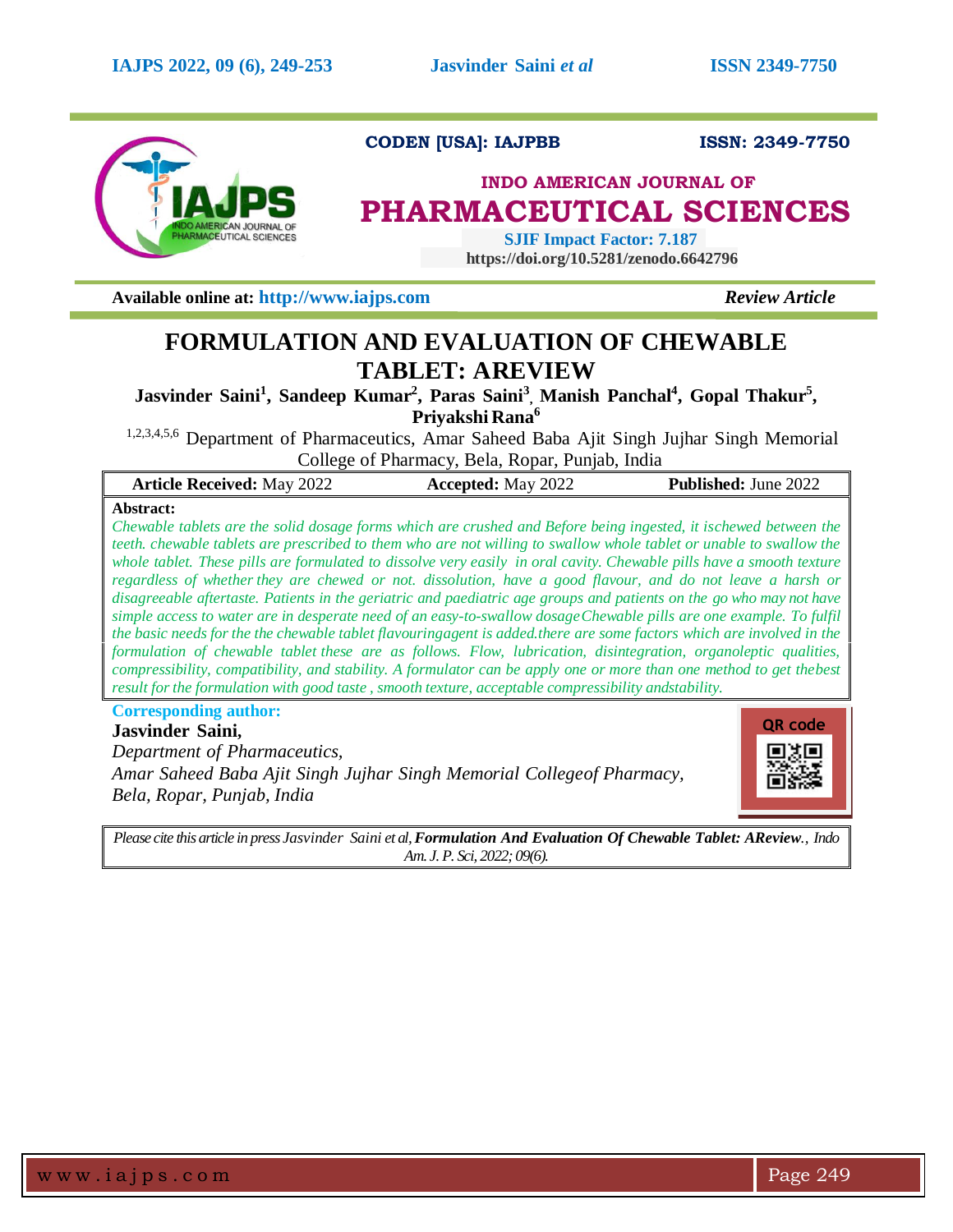# **INTRODUCTION**

The most preferred administration route of the medication for eliciting pharmacological actionson a systemic level is oral drug delivery.[1] However, various challenges exist for patients, both young and old, to take their oral medications, including swallowing difficulty or dysphagia, caregiver participation, child unwillingness, and polypharmacy in the older age.[2,3]The frequency of oral solid dosage form swallowing difficulties, particularly among pediatrics[4] and geriatrics[5,6], is a serious issue since it can limit patient compliance with medicine intakes. Most marketed drugs' solid dose forms are swallowing is difficult or impossible for children and infants, according to Freed et al. Most marketed compounds have solid dose forms that are difficult or impossible for toddlers and infants to ingest. [5,6] Chewable tablets are a common dose form for pharmaceutical, nutraceutical, and veterinary active ingredients. Chewable tablets are those that are designed to be chewed in order to facilitate the release of the active component (s). Chewable tablets provide advantages over traditional tablets in terms of manufacturing, dosing precision, mobility, and long-term stability as a dose form. Chewable tablets also make swallowing easier because the product is first broken down into particles in the mouth.[7,8] When the active ingredient is meant to operate locally rather than systemically, chewable tablets are frequently used. A pleasant chewable tablet is one that can be chewed and swallowed without much or no water. The wet granulation procedure or direct compression are the most common methods for producing chewable tablets. Micronized and submicron versions of therapeutically and physiological effective substances are used to take advantage of these forms' improved absorption properties.[9]

#### **ADVANTAGES**

- Because it skips the disintegration phase, it has a higher bioavailability.
- Chewable tablets have a pleasing taste, which increases patient acceptance.
- Because the tablet does not require water to ingest, it is very convenient for the patient.
- Chewable tablets absorb more quickly than regular tablets.
- Chewable tablets have an advantage over large tablets since they are easier to consume.
- Chewable tablets do not require any extra excipients in their formulation; they are identical to normal tablets.
- When a rapid beginning of action is

necessary, an alternative to liquid dosage formscan be used.

#### **DISADVANTAGE**

- The majority of chewable tablets contain sorbitol as an excipient, which causes diarrhoea and flatulence.
- Flavoring compounds may induce mouth ulcers, and prolonged chewing may result in face pain.
- Because it is hygroscopic, it should be stored in a dry location.

#### **FORMULATION FACTORS**

There are several aspects to chewable tablet composition. Flow, lubrication, disintegration, and organoleptics are all terms used to describe how something works. characteristics, and All of these factors play a role in the formulation. elements. Regular people value compatibility and stability. Organoleptic (swallowed) and chewable tablets, on the other hand, The active drug ingredients' characteristics are of primary importance.[9] here To arrive at a formula, aformulator may employ one or more procedures. finding a formula and process combination that produces a product with excellent organoleptic qualities This chemical should have appropriate qualities of flow, compressibility, and stability.[10]

## **TASTE & FLAVOUR**

Taste is a sensory reaction that occurs when the taste receptors on the tongue are chemically stimulated. Salty, sour, sweet, and bitter are the four basic flavours. Salty and sour flavours come from chemicals that can ionise in a solution. Many organic therapeutic substances elicit a bitter response despite their inability to ionise in an aqueous solution. The majority of saccharides, disaccharides, some aldehydes, and a few alcohols are sweet. Tasteless refers to asubstance that does not stimulate the buds' sensory receptors. The term "flavour" refers to a certain combination of taste and smell sensations. Sugar, for example on the other hand, has a sweet flavour but no aroma, whereas honey has both a sweet flavour and a distinct aroma. [11]

## **AROMA**

Aromas are the collective term for pleasant odours. A well-formulated orange-flavored chewable pill, for example, should have the sweet and tart taste and aroma of fresh orange.[11]

### **MOUTH FEEL**

This word refers to the feeling or touch that a tablet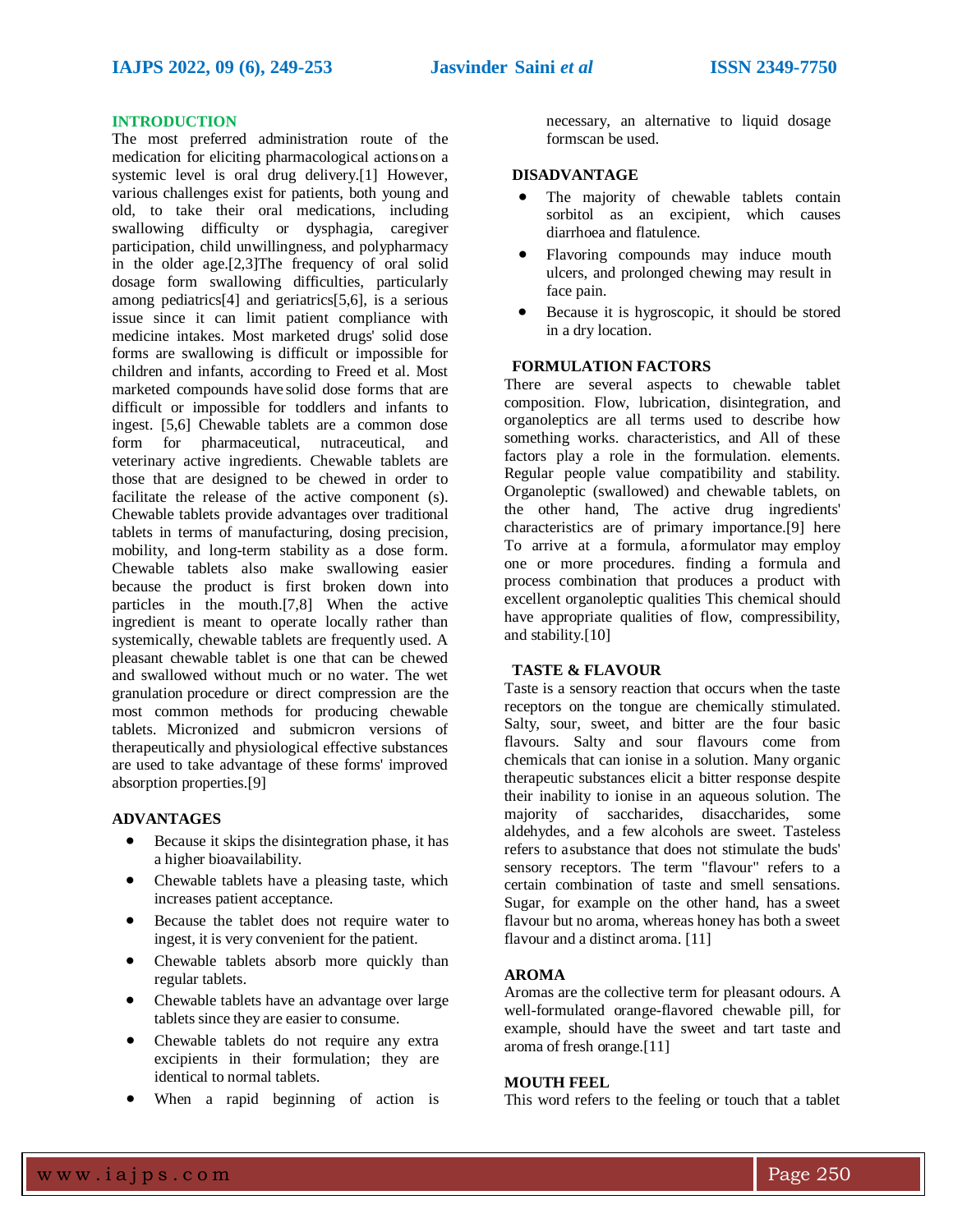provides gives off in oral cavity when chewed. As a result, it has nothing to do with olfactory nerve or taste bud stimulation. However, the overall action in the mouth is critical to the success of a composition. Gritty (e.g., calcium carbonates) or sticky texture is often disliked, whereas calming and cooling sensations (e.g., mannitol) with smooth texture are favoured.[12]

### **AFTER EFFECT**

Aftertaste is the most prevalent side effect of numerous substances. Some irons, for example, have a "rusty" aftertaste, while saccharin in excessive doses has a bitter aftertaste.

A numbing feeling of a portion of the entire surface of the tongue and mouth is another commonside effect. Antihistamines with a bitter taste, such as pyribenzamine hydrochloride and promethazine hydrochloride, are common in this class.

Methods used in the preparation of tablets [9,10]

- Direct Compression
- Dry Granulation
- Wet granulation

#### **DIRECT COMPRESSION METHOD**

Direct compression is used after components have been combined and pills have been formed using a pill press with no changes to the ingredients. This approach isn't commonly utilized since numerous tablets contain active pharmaceutical ingredients that may fail to highlight content consistency for Direct compression [9,10].



### **DRY GRANULATION**

Granulation is a technique for moving particles by forming links between them. Without the use of heat, the powder is compacted or alternate solvents in the dry granulation technique. The two essential operations are to compress the material into a compact and then mill it to obtain granules. Dry granulation is done in two different methods. Slugging is the most widely used procedure, in which powder is recompressed and the final pill is polished to obtain granules. Pre-compressing the powder with pressure rolls exploitation machines like the chilsonator  $[9,10]$  is the

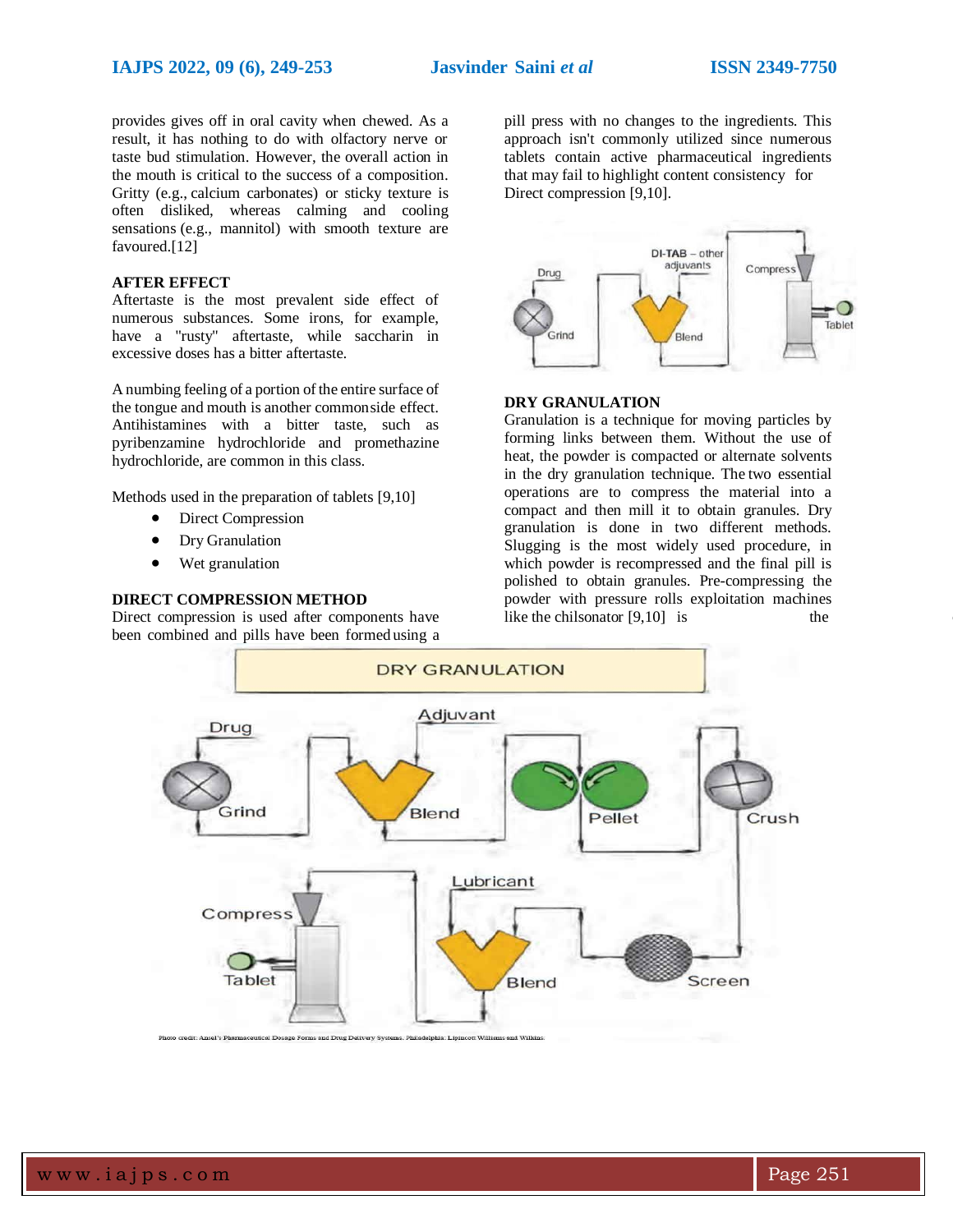# **WET GRANULATION**

In the pharmaceutical industry, it is most commonly treated for granulation. Wet granulation is simply the process of mixing powder with granulating liquid, sizing it, and drying it. The steps of granulation are as follows:

- Medication and receivers are mixed together.
- Binder response preparation.
- Mixing the binder solution with the powder to make a wet ass.
- Wet granules are dried.
- Disintegrant, glidant, and material are mixed with screened granules [15,16].



#### **STABILITY FACTOR PRE-COMPRESSION FACTOR**.

#### **ANGLE OF REPOSE.**

The stability factor that characterises the flow properties of powder is the angle of repose. For better flow properties, the angle of repose should be low; if the angle of repose is large, the flow property of the powder will be low. [16]

| Angle of repose | <b>Flow ability</b> |
|-----------------|---------------------|
|                 |                     |

 $\langle 25 \rangle$  = **excellent 25-30 = good 30-40**  $=$  **poor ˃40 = very poor**

# **HAUSNER'S RATIO**

This is the ratio of tapped density to poured density. Powders that flow freely (low interparticular friction) had a ratio of less than 1.2, while powders that are more cohesive and hence less free flowing had a larger value  $(>1.5)$ , according to Hausner. He established that this ratio predicts powder flow as it relates to interparticulate friction by doing so. [17,18]

 $C = TAPPED DENSITY - BULK DENSITY * 100$ TAPPED DENSITY

# **POST COMPRESSION FACTOR ORGANOLEPTIC PROPERTIES.**

These are the attributes that include colour, taste, odour, texture, flavour, and aftertaste. These properties must be checked or visualized. [19]

## **HARDNESS.**

The criterion that characterises the strength of a tablet is its hardness. Which allows it to survivehandling and packaging. The hardness of a chewable tablet should be in a range that allows it to be readily chewed by the consumer while also being strong enough to survive handling and packing. Pfizer and Monsanto hardness testers can determine the hardness of a tablet. [20]

# **WEIGHT VARIATION.**

Weight variation testing of a batch of tablets is a technique for producing tablets of consistent weight. This test can be carried out by randomly picking 20 tablets from the batch. The average weight of these tablets is calculated by weighing all 20 tablets equally and comparing the weight of a single tablet with the average weight of 20 tablets. In these 20 tablets, there is a weight variation limit of two tablets. [20,21]

# **FRIABILITY TEST**

Friability refers to the ability of a tablet to be broken as a result of friction or mechanical stress.This test evaluates the tablet's capacity to withstand the stress placed on it. In this test, tablets are selected at random from the batch, weighed, and then paced into the roche friabilator equipment, which rotates at 25 rpm. To complete 100 revolutions, this equipment moves for 4 minutes. After 100 revolutions, re-weigh these tablets. Weight differences should be fewer than  $1\%$ . [22,23]

### **THICKNESS**

The thickness of the tablets reveals their homogeneity. Micrometer and vernier calliper can beused to check it. The diameter of the tablet influences the thickness. It should be kept within a + 5% variance of the standard value. [24,25]

#### **REFERENCES:**

- 1. Homayun B, Lin X, Choi HJ. Challenges and recent progress in oral drug delivery systems for biopharmaceuticals. Pharmaceutics 2019; 11:1-29.
- 2. Liu F, Ranmal S, Batchelor HK, Orlu-Gul M,